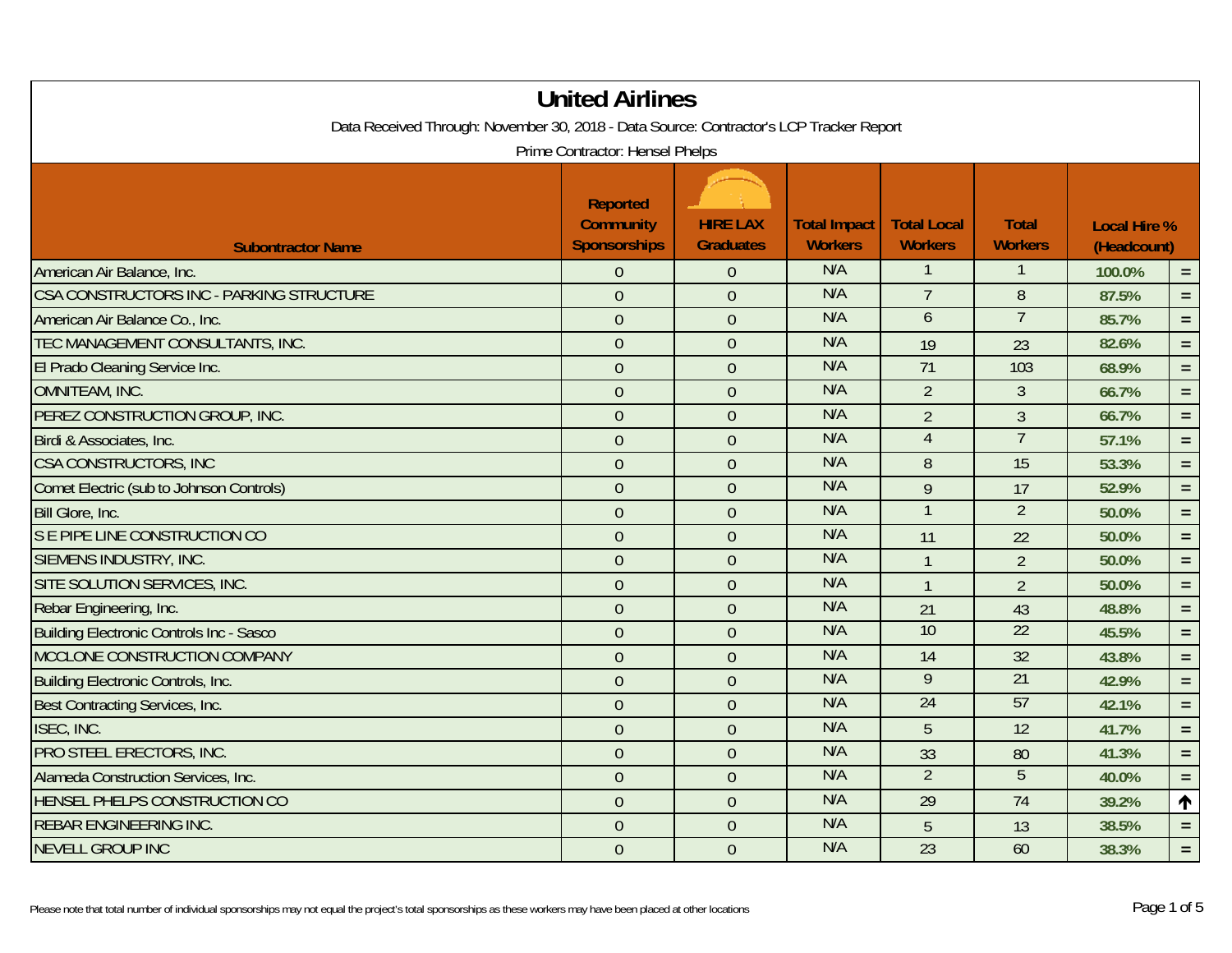| Data Received Through: November 30, 2018 - Data Source: Contractor's LCP Tracker Report | <b>United Airlines</b><br>Prime Contractor: Hensel Phelps  |                                     |                                       |                                      |                                |                                    |                         |
|-----------------------------------------------------------------------------------------|------------------------------------------------------------|-------------------------------------|---------------------------------------|--------------------------------------|--------------------------------|------------------------------------|-------------------------|
| <b>Subontractor Name</b>                                                                | <b>Reported</b><br><b>Community</b><br><b>Sponsorships</b> | <b>HIRE LAX</b><br><b>Graduates</b> | <b>Total Impact</b><br><b>Workers</b> | <b>Total Local</b><br><b>Workers</b> | <b>Total</b><br><b>Workers</b> | <b>Local Hire %</b><br>(Headcount) |                         |
| MURRAY COMPANY                                                                          | $\theta$                                                   | $\theta$                            | N/A                                   | 13                                   | 34                             | 38.2%                              | $=$ $\,$                |
| ENVIRONMENTAL CONTRUCTION GROUP (ECG)                                                   | $\mathbf{0}$                                               | $\overline{0}$                      | N/A                                   | 66                                   | 173                            | 38.2%                              | $=$                     |
| <b>SERVICE WEST, INC.</b>                                                               | $\overline{0}$                                             | $\overline{0}$                      | N/A                                   | 14                                   | 37                             | 37.8%                              | $=$ $\,$                |
| <b>SASCO</b>                                                                            | $\overline{0}$                                             | $\overline{0}$                      | N/A                                   | 67                                   | 180                            | 37.2%                              | 1                       |
| MORROW-MEADOWS CORPORATION                                                              | $\overline{0}$                                             | $\theta$                            | N/A                                   | 11                                   | 30                             | 36.7%                              | $\equiv$                |
| COSCO FIRE PROTECTION, INC.                                                             | $\overline{0}$                                             | $\mathbf{0}$                        | N/A                                   | 8                                    | 22                             | 36.4%                              | $\equiv$                |
| WEISS SHEET METAL COMPANY DBA METCOE SKYLIGHT SPECIALTIES                               | $\overline{0}$                                             | $\overline{0}$                      | N/A                                   | $\overline{4}$                       | 11                             | 36.4%                              | $=$ .                   |
| Comet Electric, Inc.                                                                    | $\overline{0}$                                             | $\overline{0}$                      | N/A                                   | 9                                    | 25                             | 36.0%                              | $=$ $\,$                |
| <b>PSOMAS</b>                                                                           | $\overline{0}$                                             | $\overline{0}$                      | N/A                                   | 5                                    | 14                             | 35.7%                              | $\equiv$                |
| <b>GGG DEMOLITION, INC.</b>                                                             | $\overline{0}$                                             | $\overline{0}$                      | N/A                                   | 52                                   | 147                            | 35.4%                              | $\equiv$                |
| PERFORMANCE CONTRACTING, INC. - 0900110                                                 | $\mathbf{0}$                                               | $\overline{0}$                      | N/A                                   | 66                                   | 190                            | 34.7%                              | $\overline{\mathbf{t}}$ |
| <b>XL Fire Protection</b>                                                               | $\overline{0}$                                             | $\overline{0}$                      | N/A                                   | 14                                   | 41                             | 34.1%                              | $=$ $\,$                |
| <b>Quality Production Services</b>                                                      | $\overline{0}$                                             | $\overline{0}$                      | N/A                                   | 15                                   | 44                             | 34.1%                              | $\equiv$                |
| <b>ISEC, INC - TRP</b>                                                                  | $\overline{0}$                                             | $\theta$                            | N/A                                   | 22                                   | 65                             | 33.8%                              | $\blacklozenge$         |
| Architechtural Design & Signs                                                           | $\overline{0}$                                             | $\theta$                            | N/A                                   | $\overline{5}$                       | 15                             | 33.3%                              | $=$ $\,$                |
| Building Electronic Controls, Inc. (COMET® Electric)                                    | $\mathbf{0}$                                               | $\overline{0}$                      | N/A                                   | $\overline{2}$                       | 6                              | 33.3%                              | $=$                     |
| <b>DIRECT A/V</b>                                                                       | $\overline{0}$                                             | $\overline{0}$                      | N/A                                   | 10                                   | 30                             | 33.3%                              | $=$ $\,$                |
| <b>G&amp;G DOOR PRODUCTS, INC.</b>                                                      | $\overline{0}$                                             | $\overline{0}$                      | N/A                                   | $\overline{4}$                       | 12                             | 33.3%                              | $\equiv$                |
| J. COLAVIN & SON, INC.                                                                  | $\overline{0}$                                             | $\mathbf{0}$                        | N/A                                   | $\overline{21}$                      | 63                             | 33.3%                              | $=$ .                   |
| MAGCO DRILLING, Inc.                                                                    | $\overline{0}$                                             | $\theta$                            | N/A                                   | $\overline{4}$                       | 12                             | 33.3%                              | $=$ $\,$                |
| <b>MARTIN INTEGRATED</b>                                                                | $\overline{0}$                                             | $\overline{0}$                      | N/A                                   | $\mathbf{1}$                         | 3                              | 33.3%                              | $=$ $\,$                |
| SMOKE GUARD CALIFORNIA, INC                                                             | $\overline{0}$                                             | $\overline{0}$                      | N/A                                   | $\mathbf{1}$                         | $\overline{3}$                 | 33.3%                              | $=$ $\,$                |
| MUIR-CHASE PLUMBING CO., INC.                                                           | $\overline{0}$                                             | $\overline{0}$                      | N/A                                   | 11                                   | $\overline{34}$                | 32.4%                              | $=$                     |
| Concrete Coring Company-                                                                | $\overline{0}$                                             | $\theta$                            | N/A                                   | 8                                    | 25                             | 32.0%                              | $=$ $\,$                |
| JOHNSON & TURNER PAINTING CO., INC.                                                     | $\overline{0}$                                             | $\theta$                            | N/A                                   | $\, 8$                               | 25                             | 32.0%                              | $\equiv$                |
| LETNER ROOFING CO.                                                                      | $\overline{0}$                                             | $\overline{0}$                      | N/A                                   | 48                                   | 150                            | 32.0%                              | $\equiv$                |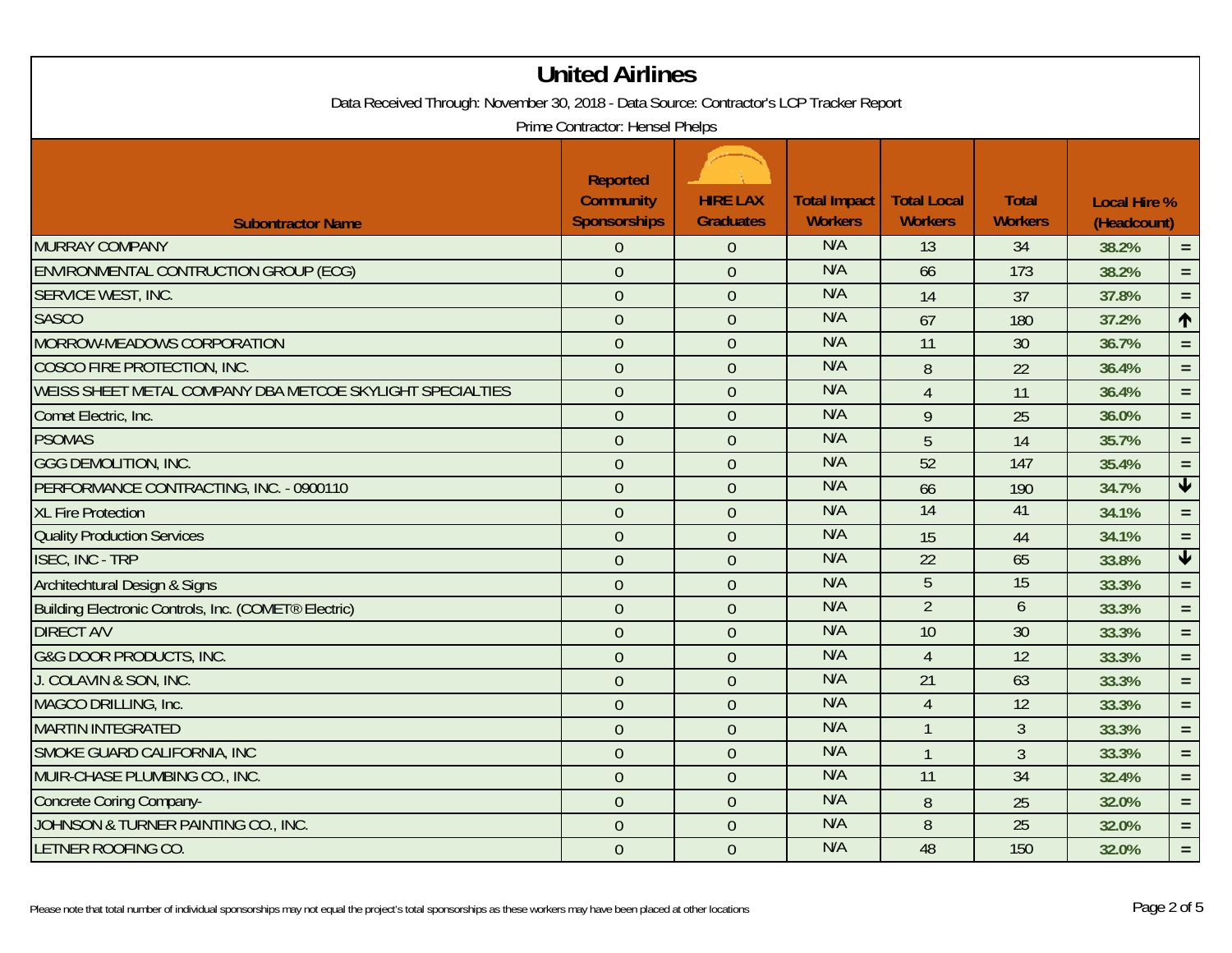|                                                                                                                            | <b>United Airlines</b>                                     |                                     |                                       |                                      |                                |                                    |          |  |
|----------------------------------------------------------------------------------------------------------------------------|------------------------------------------------------------|-------------------------------------|---------------------------------------|--------------------------------------|--------------------------------|------------------------------------|----------|--|
| Data Received Through: November 30, 2018 - Data Source: Contractor's LCP Tracker Report<br>Prime Contractor: Hensel Phelps |                                                            |                                     |                                       |                                      |                                |                                    |          |  |
| <b>Subontractor Name</b>                                                                                                   | <b>Reported</b><br><b>Community</b><br><b>Sponsorships</b> | <b>HIRE LAX</b><br><b>Graduates</b> | <b>Total Impact</b><br><b>Workers</b> | <b>Total Local</b><br><b>Workers</b> | <b>Total</b><br><b>Workers</b> | <b>Local Hire %</b><br>(Headcount) |          |  |
| <b>Wilson &amp; Hampton Painting Contractors</b>                                                                           | $\overline{0}$                                             | $\theta$                            | N/A                                   | $\overline{12}$                      | $\overline{38}$                | 31.6%                              | $=$      |  |
| <b>LIMBACH COMPANY LP</b>                                                                                                  | $\overline{0}$                                             | $\theta$                            | N/A                                   | 33                                   | 110                            | 30.0%                              | $\equiv$ |  |
| Stumbaugh & Associates, Inc.                                                                                               | $\overline{0}$                                             | $\theta$                            | N/A                                   | $\overline{3}$                       | 10                             | 30.0%                              | $\equiv$ |  |
| <b>Centerline Concrete Cutting</b>                                                                                         | $\overline{0}$                                             | $\overline{0}$                      | N/A                                   | $\overline{2}$                       | $\overline{7}$                 | 28.6%                              | $\equiv$ |  |
| <b>SHEWARD &amp; SON &amp; SONS</b>                                                                                        | $\overline{0}$                                             | $\overline{0}$                      | N/A                                   | $\overline{2}$                       | $\overline{7}$                 | 28.6%                              | $=$      |  |
| <b>OTIS ELEVATOR</b>                                                                                                       | $\overline{0}$                                             | $\overline{0}$                      | N/A                                   | 19                                   | 69                             | 27.5%                              | $\equiv$ |  |
| WEST COAST FIRESTOPPING, INC.                                                                                              | $\overline{0}$                                             | $\overline{0}$                      | N/A                                   | 6                                    | 22                             | 27.3%                              | $=$ $\,$ |  |
| Zolnay Insulation, Inc.                                                                                                    | $\overline{0}$                                             | $\overline{0}$                      | N/A                                   | 6                                    | $\overline{22}$                | 27.3%                              | $\equiv$ |  |
| <b>DSG MECHANICAL CORPORATION</b>                                                                                          | $\overline{0}$                                             | $\theta$                            | N/A                                   | 5                                    | 19                             | 26.3%                              | $\equiv$ |  |
| <b>Facilities Engineering</b>                                                                                              | $\overline{0}$                                             | $\theta$                            | N/A                                   | $\mathbf{1}$                         | $\overline{4}$                 | 25.0%                              | $\equiv$ |  |
| <b>G&amp;C EQUIPMENT CORPORATION</b>                                                                                       | $\overline{0}$                                             | $\theta$                            | N/A                                   | $\overline{2}$                       | $\, 8$                         | 25.0%                              | $=$ $\,$ |  |
| KLONDIKE CONSTRUCTION SERVICES, INC.                                                                                       | $\overline{0}$                                             | $\overline{0}$                      | N/A                                   | $\overline{2}$                       | 8                              | 25.0%                              | $\equiv$ |  |
| Mike Payne and Associates, Inc.                                                                                            | $\overline{0}$                                             | $\overline{0}$                      | N/A                                   | $\overline{3}$                       | 12                             | 25.0%                              | $\equiv$ |  |
| Pacific Single Ply, Inc.                                                                                                   | $\overline{0}$                                             | $\overline{0}$                      | N/A                                   | $\overline{1}$                       | $\overline{4}$                 | 25.0%                              | $=$      |  |
| UNDERGROUND CONSTRUCTION CO., INC.                                                                                         | $\overline{0}$                                             | $\overline{0}$                      | N/A                                   | $\overline{4}$                       | 16                             | 25.0%                              | $\equiv$ |  |
| CRITCHFIELD MECHANICAL, INC. OF SOUTHERN CALIFORNIA                                                                        | $\overline{0}$                                             | $\overline{0}$                      | N/A                                   | 16                                   | 65                             | 24.6%                              | $=$      |  |
| <b>SASCO - DATA &amp; SYSTEM</b>                                                                                           | $\overline{0}$                                             | $\overline{0}$                      | N/A                                   | 15                                   | 62                             | 24.2%                              | $\equiv$ |  |
| Masonry Concepts, Inc.                                                                                                     | $\overline{0}$                                             | $\overline{0}$                      | N/A                                   | $\overline{4}$                       | 17                             | 23.5%                              | $\equiv$ |  |
| <b>NOR CAL PIPELINE SERVICES, INC</b>                                                                                      | $\overline{0}$                                             | $\theta$                            | N/A                                   | 6                                    | 26                             | 23.1%                              | $\equiv$ |  |
| <b>Woodbridge Glass Incorporated</b>                                                                                       | $\overline{0}$                                             | $\theta$                            | N/A                                   | $\overline{11}$                      | 48                             | 22.9%                              | $=$      |  |
| <b>CORRADINI CORP.</b>                                                                                                     | $\overline{0}$                                             | $\overline{0}$                      | N/A                                   | 19                                   | 84                             | 22.6%                              | $\equiv$ |  |
| <b>GLOW ELECTRIC COMPANY INC</b>                                                                                           | $\overline{0}$                                             | $\overline{0}$                      | N/A                                   | $\overline{4}$                       | 18                             | 22.2%                              | $=$ $\,$ |  |
| KARCHER INSULATION, INC.                                                                                                   | $\overline{0}$                                             | $\overline{0}$                      | N/A                                   | $\overline{2}$                       | 9                              | 22.2%                              | $=$      |  |
| PROSPECTRA CONTRACT FLOORING                                                                                               | $\overline{0}$                                             | $\overline{0}$                      | N/A                                   | 6                                    | 28                             | 21.4%                              | $\equiv$ |  |
| HILL CRANE SERVICE, INC.                                                                                                   | $\overline{0}$                                             | $\overline{0}$                      | N/A                                   | $\overline{4}$                       | 19                             | 21.1%                              | $=$ $\,$ |  |
| Sterndahl Enterprises, Inc.                                                                                                | $\overline{0}$                                             | $\theta$                            | N/A                                   | $\overline{7}$                       | 34                             | 20.6%                              | $\equiv$ |  |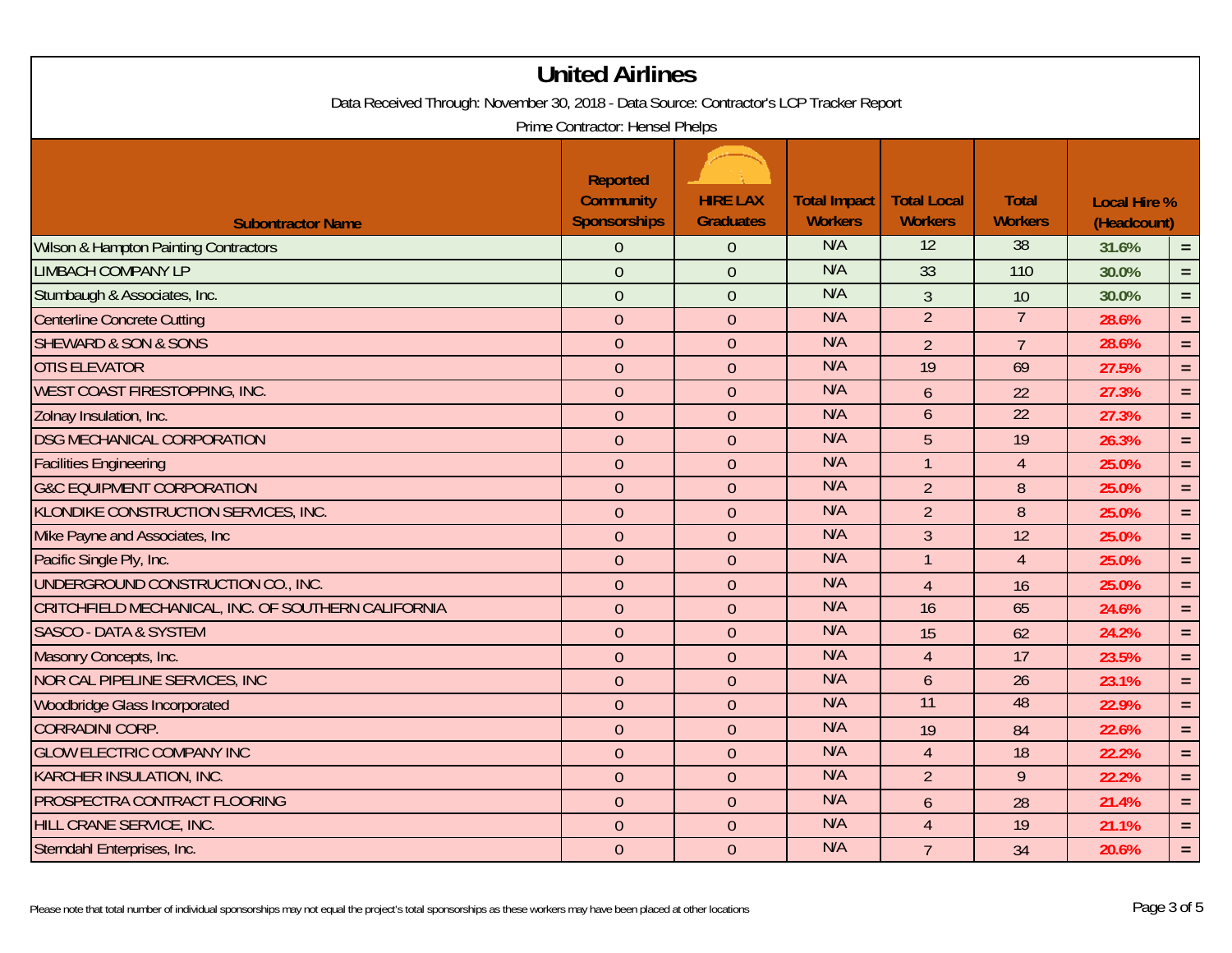| Data Received Through: November 30, 2018 - Data Source: Contractor's LCP Tracker Report | <b>United Airlines</b>                                     |                                     |                                       |                                      |                                |                                    |          |  |
|-----------------------------------------------------------------------------------------|------------------------------------------------------------|-------------------------------------|---------------------------------------|--------------------------------------|--------------------------------|------------------------------------|----------|--|
| Prime Contractor: Hensel Phelps                                                         |                                                            |                                     |                                       |                                      |                                |                                    |          |  |
| <b>Subontractor Name</b>                                                                | <b>Reported</b><br><b>Community</b><br><b>Sponsorships</b> | <b>HIRE LAX</b><br><b>Graduates</b> | <b>Total Impact</b><br><b>Workers</b> | <b>Total Local</b><br><b>Workers</b> | <b>Total</b><br><b>Workers</b> | <b>Local Hire %</b><br>(Headcount) |          |  |
| <b>GERDAU REINFORCING STEEL</b>                                                         | $\theta$                                                   | $\theta$                            | N/A                                   | $\mathbf{1}$                         | 5                              | 20.0%                              | $=$      |  |
| KARCHER INSULATION, INC. #2                                                             | $\mathbf 0$                                                | $\boldsymbol{0}$                    | N/A                                   | $\mathbf{1}$                         | $\overline{5}$                 | 20.0%                              | $=$      |  |
| <b>VERTICAL ACCESS, INC. (ECG)</b>                                                      | $\overline{0}$                                             | $\overline{0}$                      | N/A                                   | $\mathbf{1}$                         | 5                              | 20.0%                              | $\equiv$ |  |
| <b>Cell-Crete Corporation</b>                                                           | $\overline{0}$                                             | $\overline{0}$                      | N/A                                   | $\overline{3}$                       | 16                             | 18.8%                              | $\equiv$ |  |
| LAWRENCE W. ROSINE CO.                                                                  | $\overline{0}$                                             | $\theta$                            | N/A                                   | $\overline{2}$                       | 11                             | 18.2%                              | $\equiv$ |  |
| SOUTHWEST STEEL OF CALIFORNIA, INC.                                                     | $\mathbf 0$                                                | $\theta$                            | N/A                                   | 12                                   | 67                             | 17.9%                              | $\equiv$ |  |
| Bali Construction, Inc.                                                                 | $\overline{0}$                                             | $\overline{0}$                      | N/A                                   | $\overline{5}$                       | 28                             | 17.9%                              | $=$ $\,$ |  |
| CSI ELECTRICAL CONTRACTORS, INC.                                                        | $\overline{0}$                                             | $\overline{0}$                      | N/A                                   | $\mathbf{1}$                         | $\mathfrak b$                  | 16.7%                              | $\equiv$ |  |
| <b>GRIFFITH COMPANY</b>                                                                 | $\overline{0}$                                             | $\overline{0}$                      | N/A                                   | $\overline{3}$                       | 19                             | 15.8%                              | $\equiv$ |  |
| <b>Preferred Ceilings</b>                                                               | $\mathbf 0$                                                | $\theta$                            | N/A                                   | 5                                    | 33                             | 15.2%                              | $\equiv$ |  |
| C Below                                                                                 | $\boldsymbol{0}$                                           | $\overline{0}$                      | N/A                                   | $\mathbf{1}$                         | $\overline{7}$                 | 14.3%                              | $=$      |  |
| Wilson & Hampton Painting                                                               | $\overline{0}$                                             | $\overline{0}$                      | N/A                                   | $\overline{2}$                       | 14                             | 14.3%                              | $=$ $\,$ |  |
| Cal Strip Inc.                                                                          | $\overline{0}$                                             | $\overline{0}$                      | N/A                                   | $\overline{1}$                       | $\overline{8}$                 | 12.5%                              | $\equiv$ |  |
| <b>Anning Johnson Company</b>                                                           | $\overline{0}$                                             | $\theta$                            | N/A                                   | $\overline{4}$                       | 35                             | 11.4%                              | $\equiv$ |  |
| <b>Coast Building Products</b>                                                          | $\overline{0}$                                             | $\theta$                            | N/A                                   | $\mathbf{1}$                         | 10                             | 10.0%                              | $\equiv$ |  |
| <b>INFINITY METALS, INC.</b>                                                            | $\mathbf 0$                                                | $\overline{0}$                      | N/A                                   | $\mathbf{1}$                         | 10                             | 10.0%                              | $=$      |  |
| Aldridge Electric, Inc.                                                                 | $\overline{0}$                                             | $\overline{0}$                      | N/A                                   | $\mathbf{1}$                         | 15                             | 6.7%                               | $=$ $\,$ |  |
| Ace Equipment Inc.                                                                      | $\overline{0}$                                             | $\overline{0}$                      | N/A                                   | $\overline{0}$                       | $\overline{2}$                 | 0.0%                               | $\equiv$ |  |
| <b>Applied Engineering Concepts</b>                                                     | $\overline{0}$                                             | $\theta$                            | N/A                                   | $\overline{0}$                       | 1                              | 0.0%                               | $\equiv$ |  |
| Centerline Concrete (SASCO)                                                             | $\boldsymbol{0}$                                           | $\theta$                            | N/A                                   | $\overline{0}$                       | $\mathbf{1}$                   | 0.0%                               | $\equiv$ |  |
| <b>CONCRETE CORING COMPANY</b>                                                          | $\mathbf 0$                                                | $\overline{0}$                      | N/A                                   | $\overline{0}$                       | $\overline{3}$                 | 0.0%                               | $=$ $\,$ |  |
| CONNOR CONCRETE CUTTING AND CORING                                                      | $\overline{0}$                                             | $\overline{0}$                      | N/A                                   | $\overline{0}$                       | 9                              | 0.0%                               | $\equiv$ |  |
| Davidson Concrete Cutting, Inc.                                                         | $\overline{0}$                                             | $\overline{0}$                      | N/A                                   | $\overline{0}$                       | $\overline{1}$                 | 0.0%                               | $\equiv$ |  |
| <b>DSM CONSTRUCTION, INC</b>                                                            | $\overline{0}$                                             | $\theta$                            | N/A                                   | $\theta$                             | 11                             | 0.0%                               | $\equiv$ |  |
| <b>INSPECTION RESOURCES CO.</b>                                                         | $\mathbf 0$                                                | $\overline{0}$                      | N/A                                   | $\boldsymbol{0}$                     | $\mathbf{1}$                   | 0.0%                               | $\equiv$ |  |
| Karcher Interior Systems, Inc - SASCO                                                   | $\overline{0}$                                             | $\overline{0}$                      | N/A                                   | $\overline{0}$                       | $\overline{6}$                 | 0.0%                               | $\equiv$ |  |